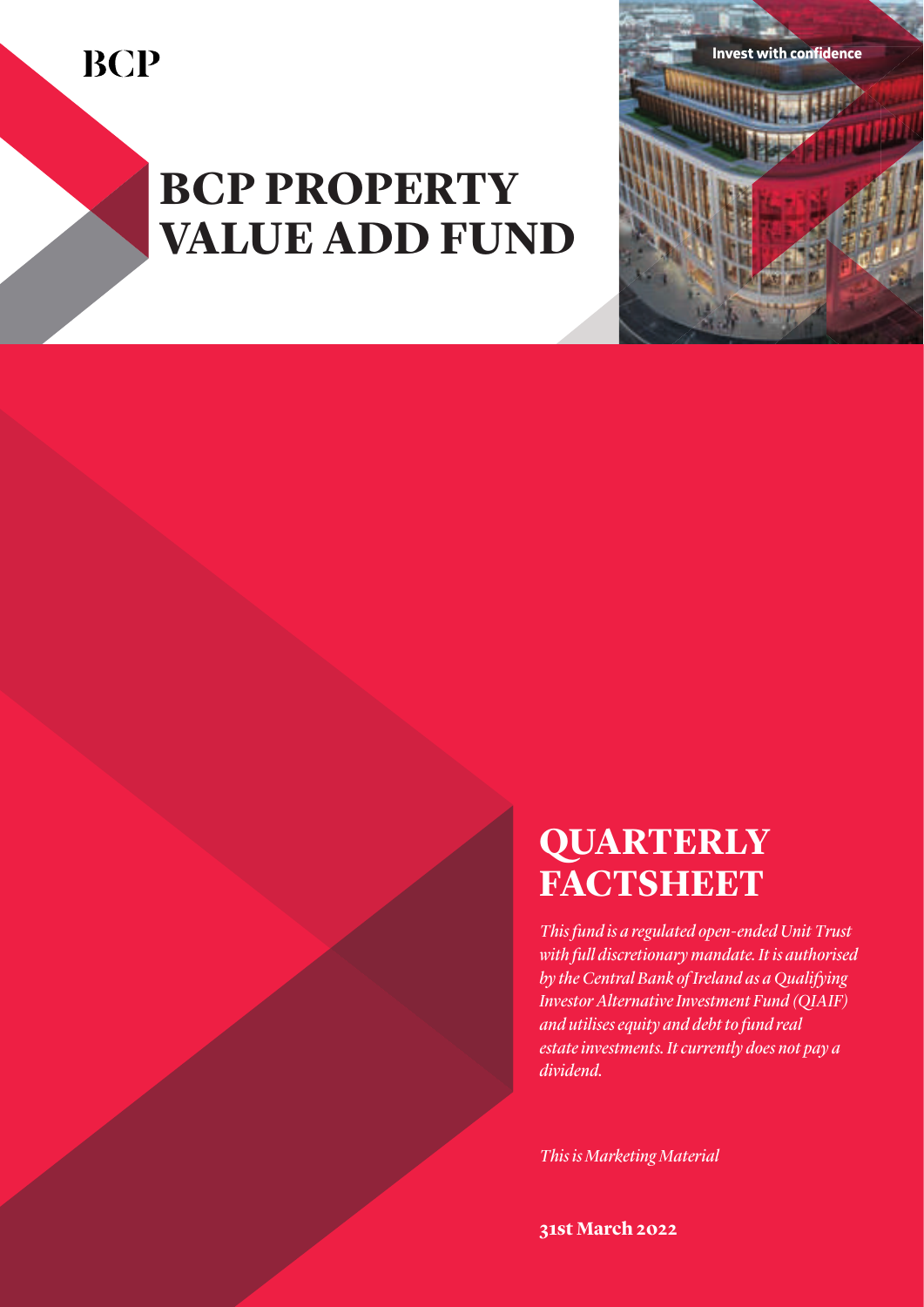## **Portfolio Summary**

Overall, the PVAF collected 93% of rent due for Q1 2022. The vacancy rate across the portfolio stood at 14% at end-December. The topping out ceremony of 60 Dawson Street occurred in March 2022, marking an important milestone in the construction of the building. Progress continues with the leasing of the building, with active discussions ongoing with a number of parties. We are optimistic that we will complete some lettings in the coming months.

In Fumbally, a planning application is being prepared to optimise the consent already achieved on the podium site as well as improve elements of Fumbally Square.

Our building let to Google in East Point business park continues to perform, with full rent being paid on time. With Google as the sole tenant, the income profile has been unaffected by Covid.

At St. Andrews House, the refurbishment of the apartments will complete in May 2022, while solicitors have been instructed to draw up a lease with a local restaurant operator to take 4&5 South William Street. A planning application has been lodged for the refurbishment of the office space in St Andrew's House, where we have secured full vacant possession. Terms have been agreed and legals instructed for a hairdresser to sign an Agreement for Lease for space on the first floor.

The retail offering at Morrison Chambers continues to perform well, in line with retailers generally in the location where there is ample footfall.

### FUND SNAPSHOT AS AT 31ST MARCH 2022:

| <b>Gross Asset Value</b>    | €54.1 million |
|-----------------------------|---------------|
| Gearing (direct & indirect) | 59.4%         |
| No. of projects             | 5             |
| No. of leases               | 39            |
| Rental yield                | 3.8%          |
| Commencement date           | June 2015     |

### **Fund exposure - Projects**

**Sectors**

**8 77.6%** Office **15.5%** Office

| . . | 25.9% Fumbally         |  |
|-----|------------------------|--|
|     | 23.4% Grafton Place    |  |
|     | 21.0% St Andrews House |  |
|     | 23.3% Eastpoint        |  |
|     | 1.7% Morrison Chambers |  |
|     | 4.7% Cash/other        |  |
|     |                        |  |



**Fund Performance** *(Fund Performanceto 31st March 2022)*

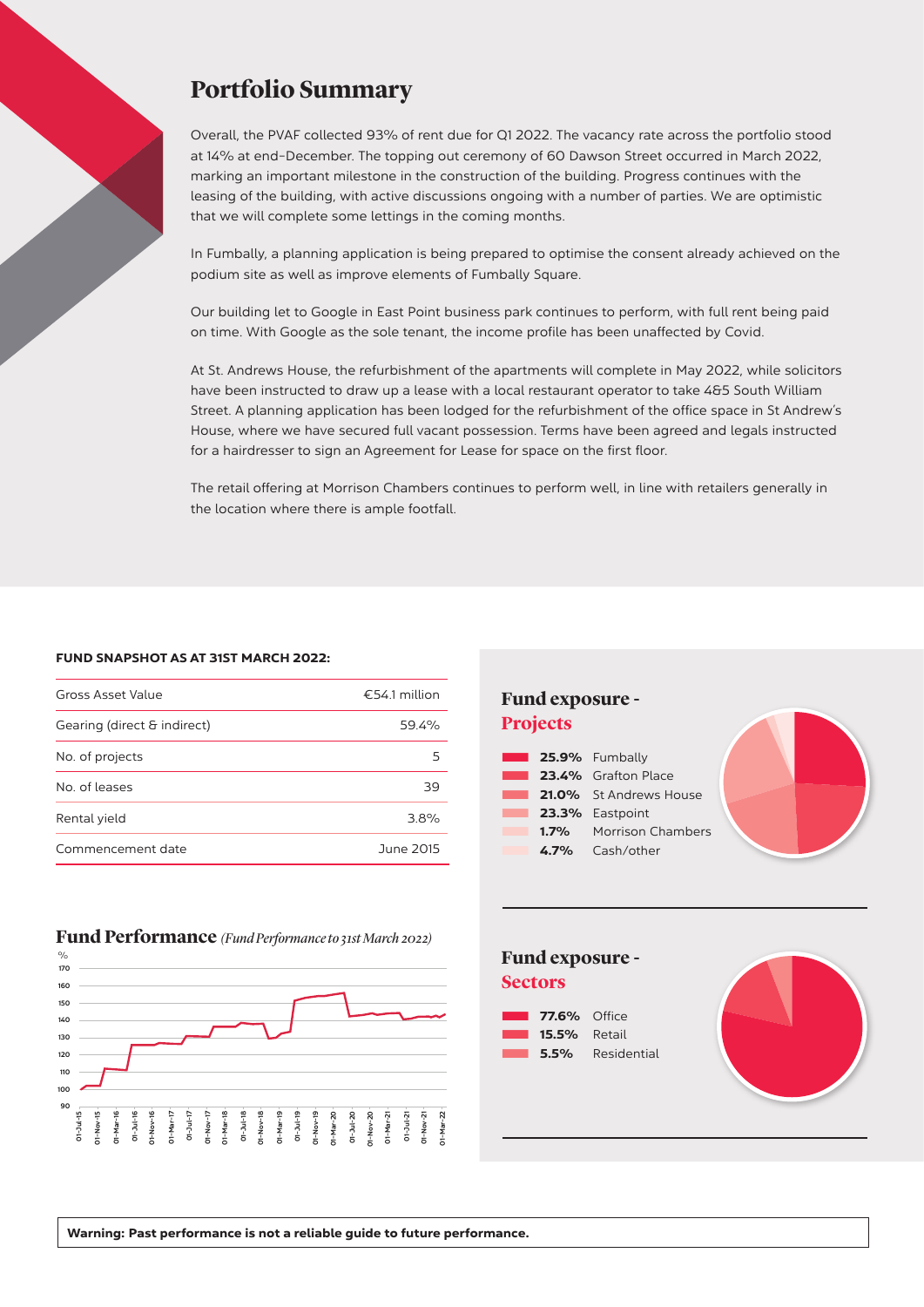## **Comparative Performance**

|                                  | From launch of<br>PVAF (June 2015)* | Q1 2022 | 2021      | 2020       | 2019   | 2018      | 2017      | 2016   | H <sub>2</sub> 2015 |
|----------------------------------|-------------------------------------|---------|-----------|------------|--------|-----------|-----------|--------|---------------------|
| <b>BCP PVAF {C class units}</b>  | 43.12%                              | 0.95%   | $-0.93%$  | $-6.80%$   | 18.79% | $-5.03\%$ | 7.44%     | 12.98% | 12.12%              |
| Aviva Irish Property Series B Pn | 19.48%                              | 1.99%   | 1.70%     | $-18.07\%$ | 3.89%  | 3.39%     | $10.14\%$ | 8.49%  | 8.80%               |
| Friends First Property           | 23.98%                              | 0.89%   | 4.49%     | $-12.81%$  | 6.81%  | 6.61%     | 1.91%     | 12.41% | 3.29%               |
| Irish Life Property Portfolio F  | 28.41%                              | 1.69%   | $10.75\%$ | $-9.41%$   | 0.56%  | 3.98%     | 6.48%     | 7.67%  | 7.67%               |
| New Ireland Property S6          | 20.92%                              | 0.84%   | 0.71%     | $-11.43%$  | 4.45%  | 5.58%     | 8.23%     | 8.56%  | $8.56\%$            |

• to 31st March 2022

Source: Financial Express. The above figures are shown gross of tax and after the annual management charge applicable for each fund series (which range from 0% to 1.75%). In respect of the BCP PVAF the performance of other share classes are available on request and will be higher or lower depending on the charges applicable.

## **Since inception in June 2015 the PVAF C Class units are up 43.12% (CAR 5.46%)**

All PVAF performance figures relate to Share Class C. They are net of costs and fund management fee but before tax.

Warning : Past performance is not a reliable guide to future performance.

## **Office Market Overview**

According to CBRE, the Q1 2022 total Irish investment volumes reached just under €760m spread across 30 transactions. Residential and logistics were the key drivers of this activity, as the wall of capital seeking to gain a foot in the logistics market continues to surpass expectations. On a rolling 12 months basis to the end of Q1, investment volumes reached €5.0 billion, and are trending ahead of the 10-year annual average of €3.8 billion for the Irish market. Close to €2.2 billion of office led deal flow is already under offer in Q2 via the take private of Hibernia REIT and Blackstone's bid for both the Meta and Salesforce's European headquarter buildings. 2022 is set to be another highly liquid year for commercial property investment in Ireland. The consistent growth in Technology, Media & Telecom, Financial Business Services and state level employment underpins Dublin's attraction to international capital seeking exposure to the city's office market.

Economic performance in Ireland continues to show strength. The most recent GDP figures show 13.5% growth year on year, solidifying investors' expectations of the performance of the Irish market. This economic outperformance is expected to continue in the medium term with the Central Bank forecasting GDP growth of 6.1%, 5.5% and 5.9% in 2022, 2023 and 2024 respectively. The IDA announced record job creation related to Foreign Direct Investment into Ireland. Dublin's position as a growth centre for high value technology employment was bolstered by a range of job announcements at the start of the year.

Global inflation is now a key concern for investors. However, secure, long income generating assets with periodic rent reviews are viewed favourably as a hedge in an inflationary environment. Yields on prime assets in the core commercial sectors have remained stable over the last quarter according to CBRE. However there has been some yield compression seen in some sectors and some secondary assets, like student housing and hotels. Prime office yields have remained stable at 4%.

GDP: Gross Domestic Product IDA: Industrial Development Agency

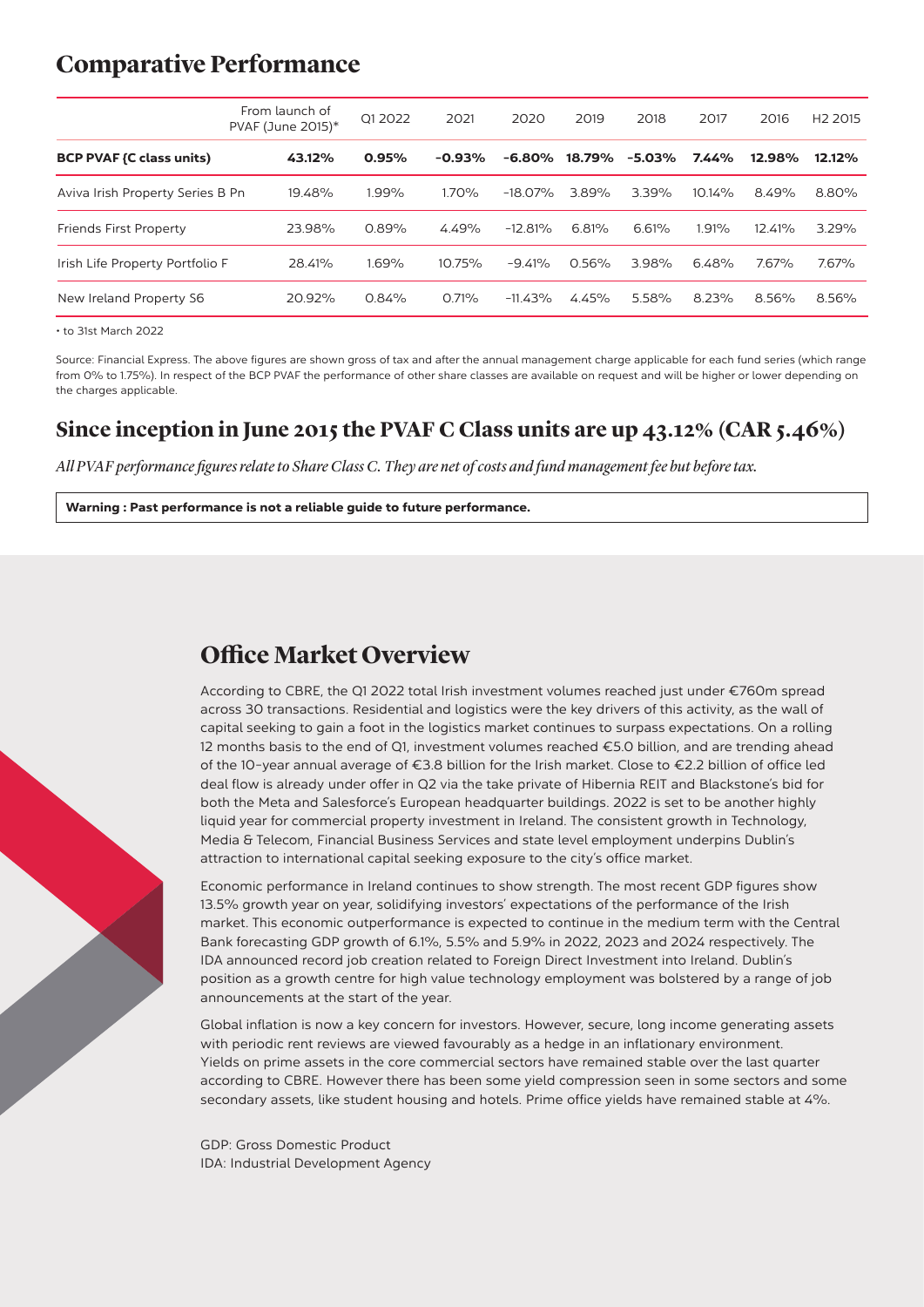# **BCP**

# **BCP PROPERTY VALUE ADD FUND QUARTERLY FACTSHEET**

## **Project Updates**



| Fund exposure | 23.3%        |
|---------------|--------------|
|               |              |
| Floor area    | 39,524 sq ft |
| Occupancy     | 100%         |
| No. of leases | 1            |
| Rental yield  | 7.4%         |
|               |              |
| Offices       | 100.0%       |
| Retail        | $0.0\%$      |
| Residential   | $0.0\%$      |

**Block R, Eastpoint Business Park, Dublin 3:** The passing rent continues to be collected as contracted. Google did not exercise their notice to break in November 2021. Discussions are ongoing regarding their long-term plans for the building.



| Fund exposure | 25.9%        |  |
|---------------|--------------|--|
|               |              |  |
| Floor area    | 83,800 sq ft |  |
| Occupancy     | 90%          |  |
| No. of leases | 28           |  |
| Rental yield  | 5.6%         |  |
|               |              |  |
| Offices       | 95.4%        |  |
| Retail        | $0.0\%$      |  |
| Residential   | 4.6%         |  |
|               |              |  |

**Fumbally, Dublin 8:** A leasing strategy has been prepared by our agents, Savills to maintain flexibility of the space so that development options can be pursued easily. We have agreed a number of short-term lease extensions which secures our cashflow while we prepare various development options for each element of the scheme. A planning application is currently being prepared for the Enterprise Centre development site which we expect to lodge in Q3 2022. This application will not put forward any significant changes to the permit already granted, so we do not expect any major objections to this application.



| Fund exposure | 23.4%         |  |
|---------------|---------------|--|
|               |               |  |
| Floor area    | 190,000 sq ft |  |
| Occupancy     | n/a           |  |
| No. of leases | n/a           |  |
| Rental yield  | 0.0%          |  |
|               |               |  |
| Offices       | 76.0%         |  |
| Retail        | 24.0%         |  |
| Residential   | $0.0\%$       |  |

**60 Dawson Street, Dublin 2:** Practical completion of 60 Dawson Street is still expected in Q1 2023. There has been strong interest in the office space at rental levels indicative of the prime Dublin market. Detailed discussions are ongoing with a US based technology firm to take a large proportion of the office space. We expect to commence formal marketing of the retail space this quarter, with reasonable early interest from a number of leisure and food and beverage in the basement space. There was a topping out ceremony held in March this year, which marks an important milestone in the progress of construction.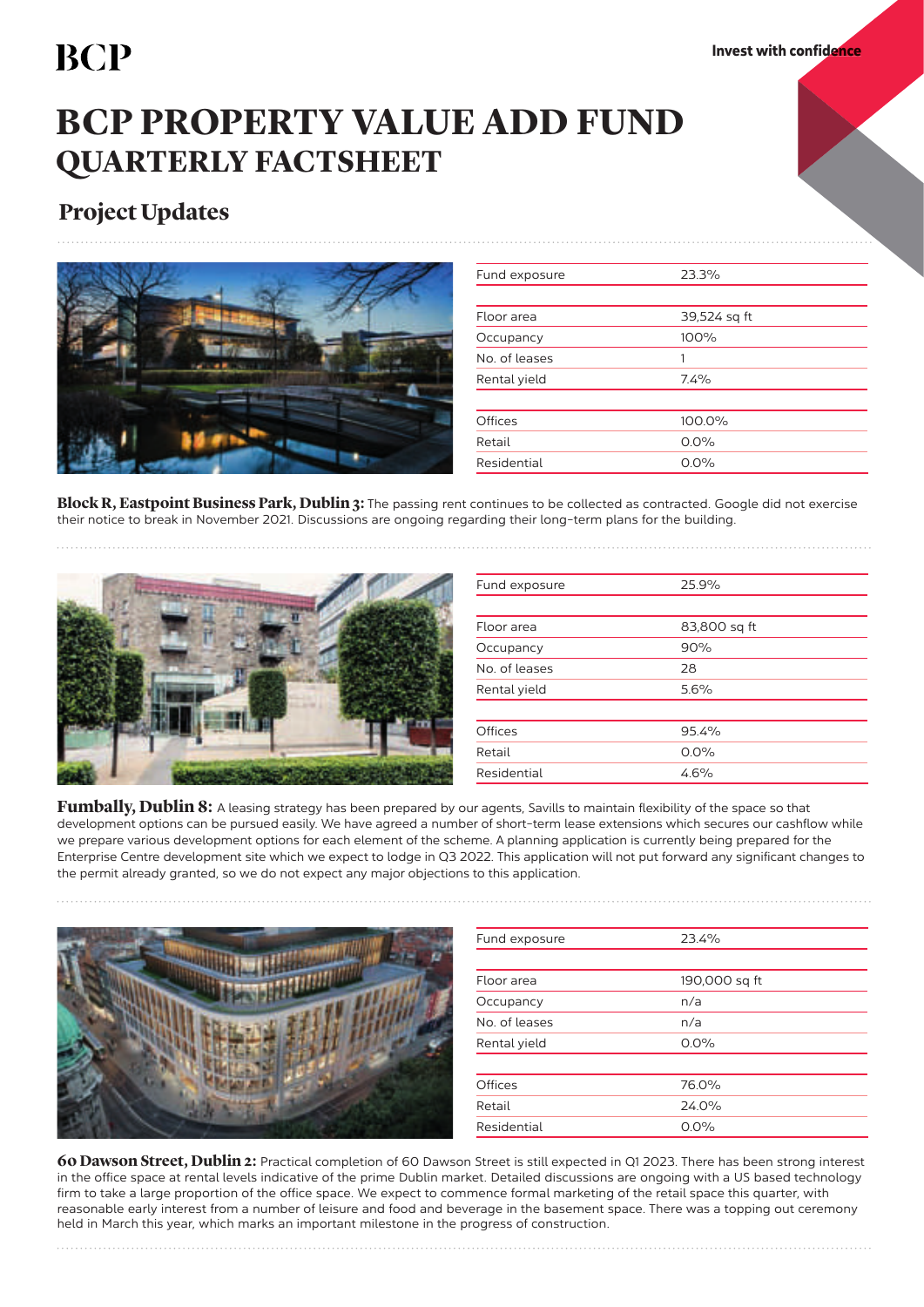Invest with confidence

# **BCP**

# **BCP PROPERTY VALUE ADD FUND QUARTERLY FACTSHEET**

## **Project Updates** *(continued)*



| Fund exposure | 21.0%        |  |
|---------------|--------------|--|
|               |              |  |
| Floor area    | 15,762 sq ft |  |
| Occupancy     | 29%          |  |
| No. of leases | 5            |  |
| Rental yield  | 3.0%         |  |
|               |              |  |
| Offices       | 44.0%        |  |
| Retail        | 37.0%        |  |
| Residential   | 19.0%        |  |
|               |              |  |

**St. Andrews House, Dublin 2:** Vacant possession of the upper floors of St Andrews House is taking place as planned. There is one office tenant remaining on a short-term agreement while a planning application was lodged in March 2022. Terms are agreed and legals are instructed for a hairdresser to take an agreement for lease for part of the first floor once the refurbishment is complete. There are currently three vacant retail units out of seven. Terms are agreed and legals instructed for a local restaurant operator to take space in 4 & 5 South William Street. 32 Exchequer Street is being let on a short-term basis to pop-up operators while the unit is being prepared for market. The refurbishment of the apartments will complete in May 2022.



| Fund exposure | 1.7%         |  |
|---------------|--------------|--|
|               |              |  |
| Floor area    | 11,469 sq ft |  |
| Occupancy     | 100%         |  |
| No. of leases | 5            |  |
| Rental yield  | 5%           |  |
|               |              |  |
| Offices       | 0.0%         |  |
| Retail        | 100.0%       |  |
| Residential   | $0.0\%$      |  |

**Morrison Chambers, Dublin 2:** New leases with KC Peaches, Kevin Howlin and Trinity Crafts have all signed in the last 12 months all above the previous passing rent. Costa did not exercise their break and there is an outstanding rent review to be initiated with the tenant. The valuation was marked upwards slightly in December 2021 reflecting a combination of inward movement in yields and a rent review that was agreed at a higher-than-expected rent. The key focus for H1 2022 is completing the rent review with Costa.